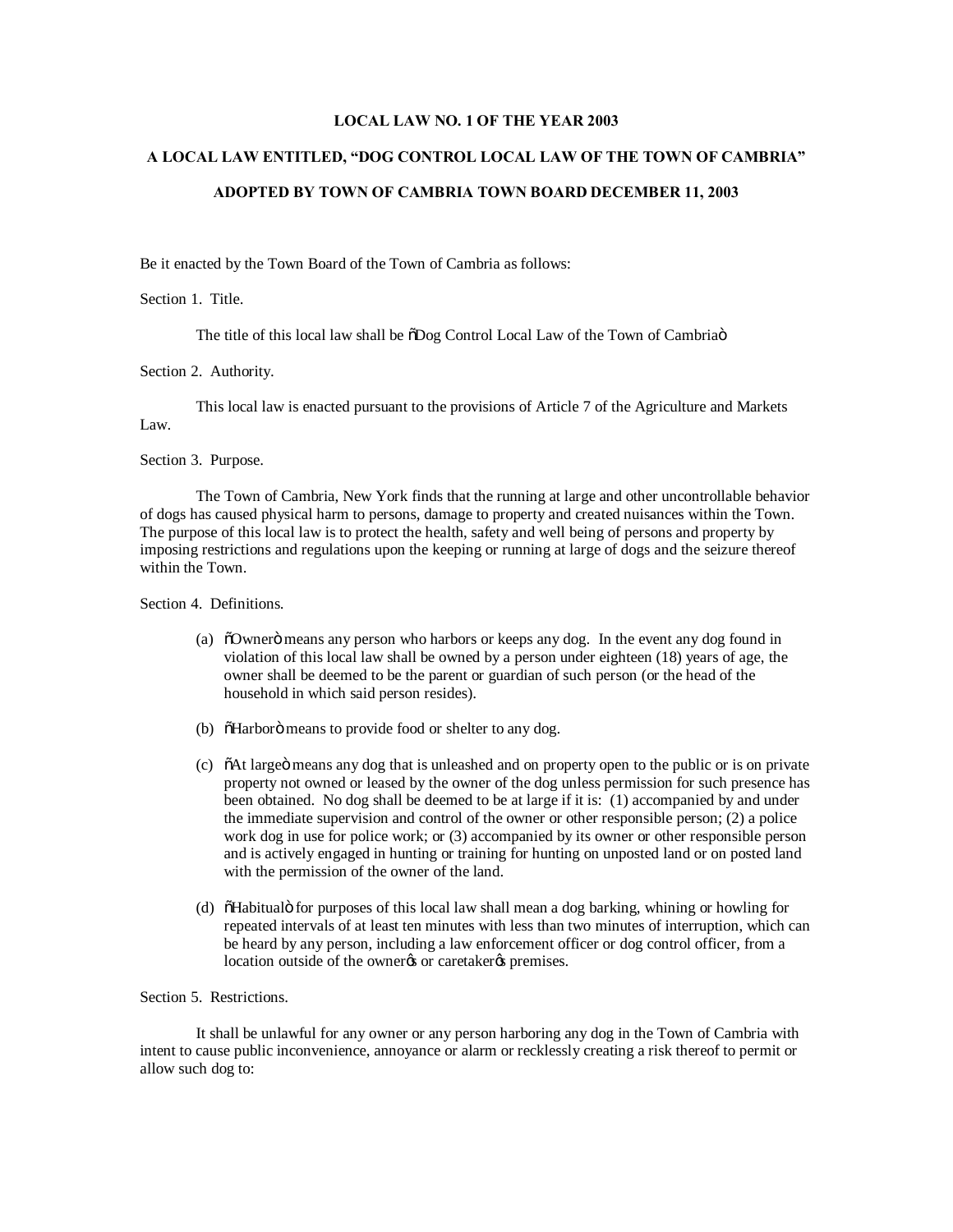- (a) Run at large, unless said dog is restrained by an adequate collar or leash or unless accompanied by its owner or responsible person able to control the animal;
- (b) Engage in habitual loud howling, barking, crying or whining or to conduct itself in such a manner so as to unreasonably and habitually annoy any person;
- (c) Cause damage or destruction to property, or commit a nuisance by defecating or urinating upon the premises of a person, other than the owner of such dog;
- (d) Chase or otherwise harass any person in such a manner as to cause intimidation or to put such person in reasonable apprehension of bodily harm or injury; or
- (e) Habitually chase, run alongside of or bark at motor vehicles or bicycles.

# Section 6. Enforcement

This local law shall be enforced by any dog control officer, peace officer, when acting pursuant to his special duties, or police officer in the employ of or under contract to the Town of Cambria.

Section 7. Seizure, Impoundment, Redemption and Adoption

- (a) Any dog found in violation of provisions of Section 5 of this local law may be seized pursuant to the provisions of Section 118 of the Agriculture and Markets Law.
- (b) Every dog seized shall be property cared of, sheltered, fed and watered for the redemption periods set forth in Section 118 of the Agriculture and Markets Law.
- (c) Seized dogs may be redeemed by producing proof of licensing and identification pursuant to the provisions of Article 7 of the Agriculture and Markets Law and by paying the impoundment fees set forth in Section 118 of said Article.
- (d) If the owner of any unredeemed dog is known, such owner shall be required to pay the impoundment fees set forth in subdivision (c) of this section whether or not such owner chooses to redeem his or her dog.
- (e) Any dog unredeemed at the expiration of the appropriate redemption period, shall be made available for adoption or euthanized pursuant to the provisions of Section 118 of the Agriculture and Markets Law.

### Section 8. Complaint.

Any person who observes a dog in violation of this local law may file a complaint under oath with a Justice of the Town of Cambria specifying the nature of the violation, the date thereof, a description of the dog and the name and residence, if known, of the owner of such dog. Such complaint may serve as the basis for enforcing the provisions of this local law. Upon receipt by the Town Justice of any complaint filed against the conduct of a particular dog, the Town Justice may summon the alleged owner or other person harboring such dog to appear in person before him.

## Section 9. Penalties.

Any person convicted of a violation of this local law shall be liable to a civil penalty not exceeding \$50.00 for a first violation, not exceeding \$75.00 for a second violation and not exceeding \$125.00 for each subsequent violation.

### Section 10. Separability.